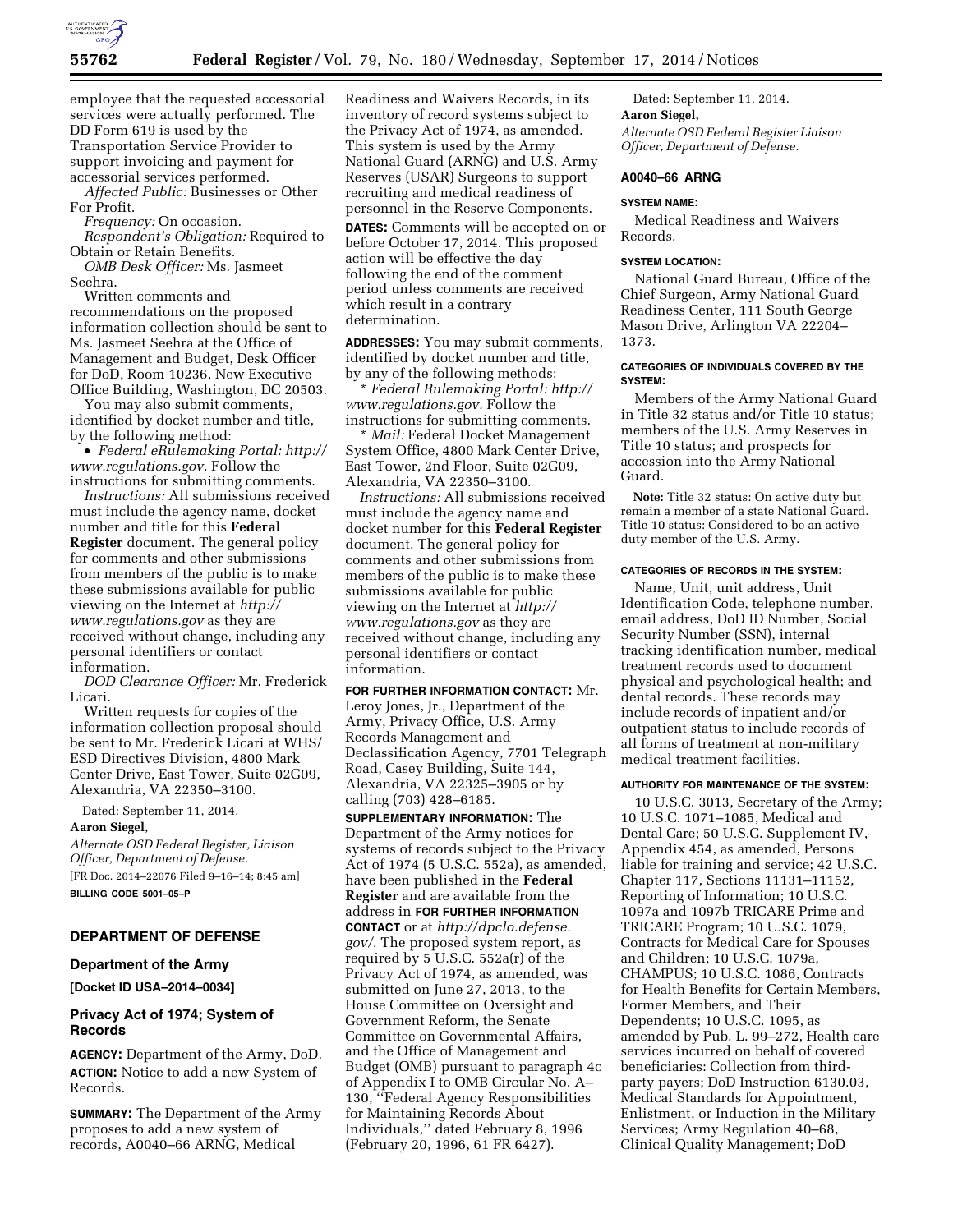Directive 6040.37, Confidentiality of Medical Quality Assurance (QA) Records; DoD 6010.8–R, Civilian Health and Medical Program of the Uniformed Services (CHAMPUS); Army Regulation 40–66, Medical Record Administration and Health Care Documentation; Army Regulation 40–501, Standards of Medical Fitness; USAREC Regulation 601–56, Waiver, Future Soldier Program Separation, and Void Enlistment Processing Procedures; and E.O. 9397 (SSN), as amended.

#### **PURPOSE(S):**

This system is used by the Army National Guard (ARNG) and U.S. Army Reserves (USAR) Surgeons to support recruiting and medical readiness of personnel in the Reserve Components. The primary functions of this system are to aid in the continuity of care of Guardsmen and Reservists and to assist in determining the medical and psychological suitability of persons for service or assignment. This distinct record set is necessary due to the unique nature of the ARNG and USAR which typically do not receive their routine medical care at an Active Component military medical treatment facility (MTF); therefore, Military Treatment Records (MTRs) are not retained at an MTF. This distinct record set is also necessary for recruiting since the ARNG does not maintain records on medical waiver evaluations.

## **ROUTINE USES OF RECORDS MAINTAINED IN THE SYSTEM, INCLUDING CATEGORIES OF USERS AND THE PURPOSES OF SUCH USES:**

In addition to those disclosures generally permitted under 5 U.S.C. 552a(b) of the Privacy Act of 1974, as amended, these records contained therein may specifically be disclosed outside the DoD as a routine use pursuant to 5 U.S.C. 552a(b)(3) as follows:

Information may be disclosed to the Department of Veterans Affairs to adjudicate veterans' claims and provide medical care to Army members.

To the National Research Council, National Academy of Sciences, National Institutes of Health, Armed Forces Institute of Pathology, and similar institutions for authorized health research in the interest of the Federal Government and the public. When not essential for longitudinal studies, patient identification data shall be eliminated from records used for research studies. Facilities/activities releasing such records shall maintain a list of all such research organizations and an accounting disclosure of records released thereto.

To local and state government agencies for compliance with local laws and regulations governing control of communicable diseases, preventive medicine and safety, child abuse, and other public health and welfare programs.

To third party payers per 10 U.S.C. 1095 as amended by Public Law 99–272, Health care services incurred on behalf of covered beneficiaries: collection from third-party payers, for the purpose of collecting reasonable inpatient/ outpatient hospital care costs incurred on behalf of retirees or dependents.

To former DoD health care providers, who have been identified as being the subjects of potential reports to the National Practitioner Data Bank as a result of a payment having been made on their behalf by the U.S. Government in response to a malpractice claim or litigation, for purposes of providing the provider an opportunity, consistent with current requirements and Army Regulation 40–68, Clinical Quality Management, to provide any pertinent information and to comment on expert opinions, relating to the claim for which payment has been made.

The DoD Blanket Routine Uses set forth at the beginning of the Army's systems of records notices may apply to this system.

**Note:** Records of identity, diagnosis, prognosis, or treatment of any client/patient, irrespective of whether or when he/she ceases to be a client/patient, maintained in connection with the performance of any alcohol or drug abuse prevention and treatment function conducted, regulated, or directly or indirectly assisted by any department or agency of the United States, shall, except as provided therein, be confidential and be disclosed only for the purposes and under the circumstances expressly authorized in 42 U.S.C. 290dd–2. This statute takes precedence over the Privacy Act of 1974 in regard to accessibility of such records except to the individual to whom the record pertains. The DoD Blanket Routine Uses do not apply to these types of records.

**Note:** This system of records contains individually identifiable health information. The DoD Health Information Privacy Regulation (DoD 6025.18–R) issued pursuant to the Health Insurance Portability and Accountability Act of 1996, applies to most such health information. DoD 6025.18–R may place additional procedural requirements on the uses and disclosures of such information beyond those found in the Privacy Act of 1974, as amended, or mentioned in this system of records notice.

# **POLICIES AND PRACTICES FOR STORING, RETRIEVING, ACCESSING, RETAINING, AND DISPOSING OF RECORDS IN THE SYSTEM:**

## **STORAGE:**

Paper records and electronic storage media.

## **RETRIEVABILITY:**

The patient surname, SSN, or internal tracking identification number.

#### **SAFEGUARDS:**

Records are maintained in a controlled facility. Physical entry is restricted by the use of locks, identification badges, key cards, guards, closed circuit TV, and is accessible only to authorized personnel. Access to records is limited to person(s) responsible for servicing the record in performance of their official duties and who are properly screened and cleared for need-to-know. Access to computerized data is restricted by Common Access Cards (CAC) and Personal Identity Verification (PIV) cards.

## **RETENTION AND DISPOSAL:**

Until the National Archives and Records Administration approves the disposition of these records, treat as permanent.

## **SYSTEM MANAGER(S) AND ADDRESS:**

National Guard Bureau, Office of the Chief Surgeon, Army National Guard Readiness Center, 111 South George Mason Drive, Arlington, VA 22204– 1373.

#### **NOTIFICATION PROCEDURE:**

Individuals seeking to determine whether information about themselves is contained in this system should address written inquiries to the Army National Guard Joint Force Headquarters Office within their respective state for Army National Guard Soldiers and the United States Army Military Personnel Management Directorate for United States Army Reservists.

An individual must include a written signature and self-declaration citing that, under penalty of perjury, they are requesting records of themselves.

Requests should include the patient's full name, SSN and/or DoD ID Number and any other details which will assist in locating the record such as the name of the hospital and/or year of treatment of records they are seeking, as well as a full mailing address where records may be sent.

## **RECORD ACCESS PROCEDURES:**

Individuals seeking access to information about themselves contained in this system should address written